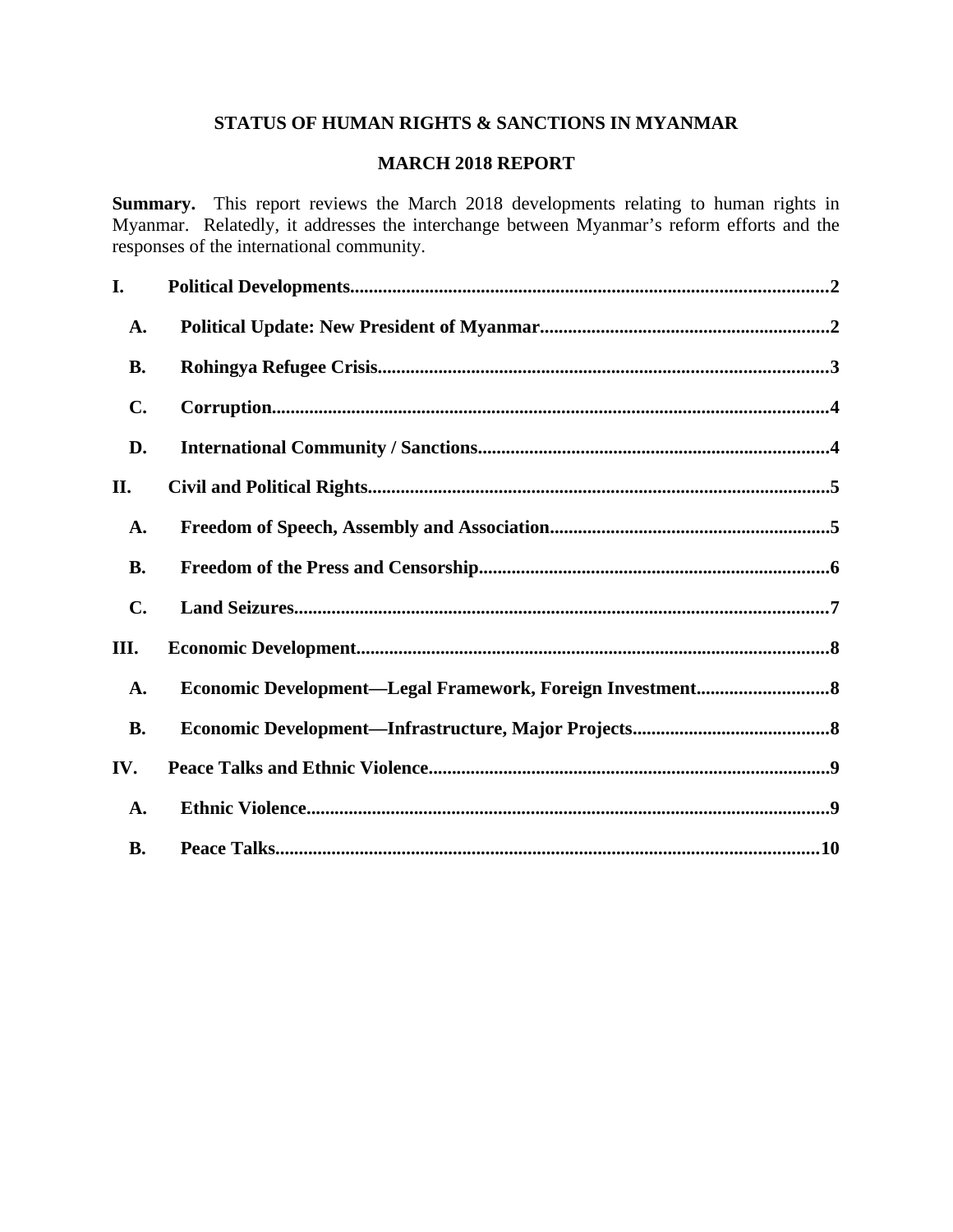#### **I. Political Developments**

#### <span id="page-1-1"></span><span id="page-1-0"></span>**A. Political Update: New President of Myanmar**

On March 21, President Htin Kyaw announced that he had resigned, saying he is "taking a rest" following health issues.<sup>1</sup> Htin Kyaw was an important ally in the government for state counsellor Aung San Suu Kyi, who is constitutionally barred from the presidency, and the pair were childhood friends. Htin Kyaw was nominated as president by Aung San Suu Kyi's party, the National League for Democracy ("NLD"), in 2016 and she exerted much of her influence through him. Htin Kyaw was the first Myanmar president since the 1962 coup to have no connections to the military.<sup>2</sup>

Reports that Htin Kyaw had been experiencing ill health in the past few months had previously been vigorously denied by the government. However, the state counsellor's office said he was stepping down to recuperate after undergoing multiple treatments and surgery.<sup>3</sup>

Myanmar's electoral system requires that the president be voted in from a selection of names put forward by lawmakers, including at least one nominee chosen by the military, which retains a quarter of seats in parliament.

In accordance with the requirement that elections be held within one week of a vacancy being created, Myanmar's parliament held elections for the new president on March 28, and elected Win Myint. Win Myint garnered a total of 273 votes from his colleagues in the lower house of the 304 votes cast. The other contender, Thaung Aye, from the opposition Union Solidarity and Development Party secured 27 votes, while four votes were rejected.

Win Myint, is a 66-year-old former lawyer and a close aide of Aung San Suu Kyi.<sup>4</sup> He has been a speaker in the lower house since 2012 and was widely tipped for the top job. Mr Win Myint was a successful parliamentary candidate in the 1990 general election, but the military invalidated the poll and he was denied a seat. He was elected in 2012 and again in 2015.

During the two-hour parliamentary election proceedings, however, his character and qualifications for the job were not mentioned. Also not discussed were his stands on such pressing issues as the ethnic cleansing of the Rohingya in Rakhine State, a growing crackdown on freedom of speech, a struggling economy and continued fighting between the military and several ethnic groups.<sup>5</sup>

As compared to Htin Kyaw, Win Myint has more political experience and is considered more of an activist. But analysts said that he was unlikely to make a difference as long as Aung San Suu Kyi maintains her grip on the civilian side of government.<sup>6</sup> "Switching between Htin Kyaw and Win Myint will make no significant change for Myanmar's democracy," said Yan Myo Thein, an independent political analyst based in Yangon.<sup>7</sup> "There is just a personality difference." David Mathieson, an independent analyst in Yangon, said Win Myint was a "true believer" in the party and would continue in the role Aung San Suu Kyi had established for the president as her "human pen." "He will do what his leader instructs him to, and nothing more," Mathieson said. "He is there to make the arrangement constitutional, and to maintain that balance of power between the civilian and military governments."<sup>8</sup>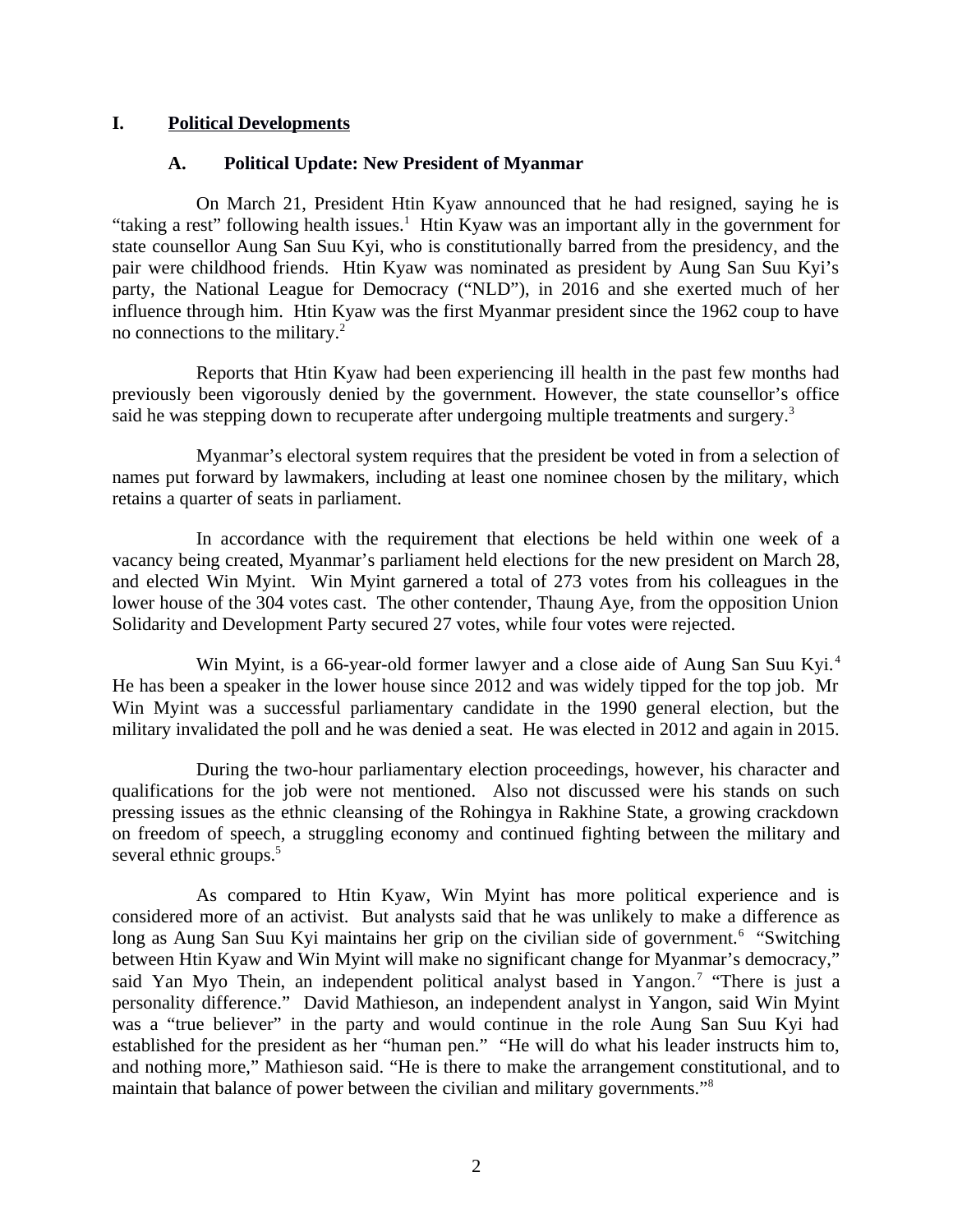#### <span id="page-2-0"></span>**B. Rohingya Refugee Crisis**

In March, the US Holocaust Memorial Museum announced that it is rescinding the Elie Wiesel Award—its highest honor—it gave in 2012 to Aung San Suu Kyi, saying military crimes against the Muslim Rohingya minority "demand that you use your moral authority to address this situation."<sup>9</sup>

The museum posted its March 6 letter to Aung San Suu Kyi, sent via Aung Lynn, Myanmar's ambassador to the United States.<sup>10</sup> "In recent years, the Museum has been closely monitoring the military's campaign against the Rohingya and your response to it," the letter reads. "… As the military's attacks against the Rohingya unfolded in 2016 and 2017, we had hoped that you—as someone we and many others have celebrated for your commitment to human dignity and universal human rights—would have done something to condemn and stop the military's brutal campaign and to express solidarity with the targeted Rohingya population." The letter continues, urging her to use her position to cooperate with international efforts "to establish the truth about the atrocities committed in Rakhine State and secure accountability for perpetrators," as well as to lead changes to Burmese law, which leaves most Rohingya stateless.<sup>11</sup>

Indeed, the atrocities being committed in Rakhine State continued in March. On March 6, a human rights official with the United Nations delivered an assessment that Myanmar has not stopped its ethnic cleansing of the Rohingya people in Rakhine State and that there continued to be a "campaign of terror and forced starvation."<sup>12</sup> According to Andrew Gilmour, the UN assistant secretary-general for human rights, "The nature of the violence has changed from the frenzied blood-letting and mass rape of last year to a lower intensity campaign of terror and forced starvation."<sup>13</sup>

Bangladesh and Myanmar authorities had been in talks over repatriating refugees in the coming months but a buildup of Myanmar military on the border in March sparked concern about the prospects of Rohingya returning to their homes. Gilmour said it was "inconceivable" for any Rohingya to return to Rakhine state in the near future in a "safe, dignified and sustainable" way.<sup>14</sup> "The government of Myanmar is busy telling the world that it is ready to receive Rohingya returnees, while at the same time its forces are continuing to drive them into Bangladesh," Mr Gilmour said.<sup>15</sup>

In a similar report on March 13, Adama Dieng, the UN advisor on genocide prevention, said that all information he had received indicates that Myanmar's government intended to get rid of Rohingya Muslims in Rakhine state and possibly even destroy them, "which, if proven, would constitute the crime of genocide."<sup>16</sup> Dieng visited Bangladesh from March 7 to March 13 to assess the situation of the Rohingya and called what he heard and witnessed "a human tragedy with the fingerprints of the Myanmar government and of the international community." "The scorched-earth campaign carried out by the Myanmar security forces since August 2017 against the Rohingya population was predictable and preventable," Dieng said in a statement. "Despite the numerous warnings I have made of the risk of atrocity crimes, the international community has buried its head in the sand."<sup>17</sup>

On March 9, Zeid Ra'ad al-Hussein, the UN High Commissioner for Human Rights, called for all atrocities committed against Myanmar's Rohingya to be referred to the International Criminal Court ("ICC") for prosecution. He also urged Myanmar to allow UN monitors into restricted areas to investigate what he called suspected "acts of genocide," saying that the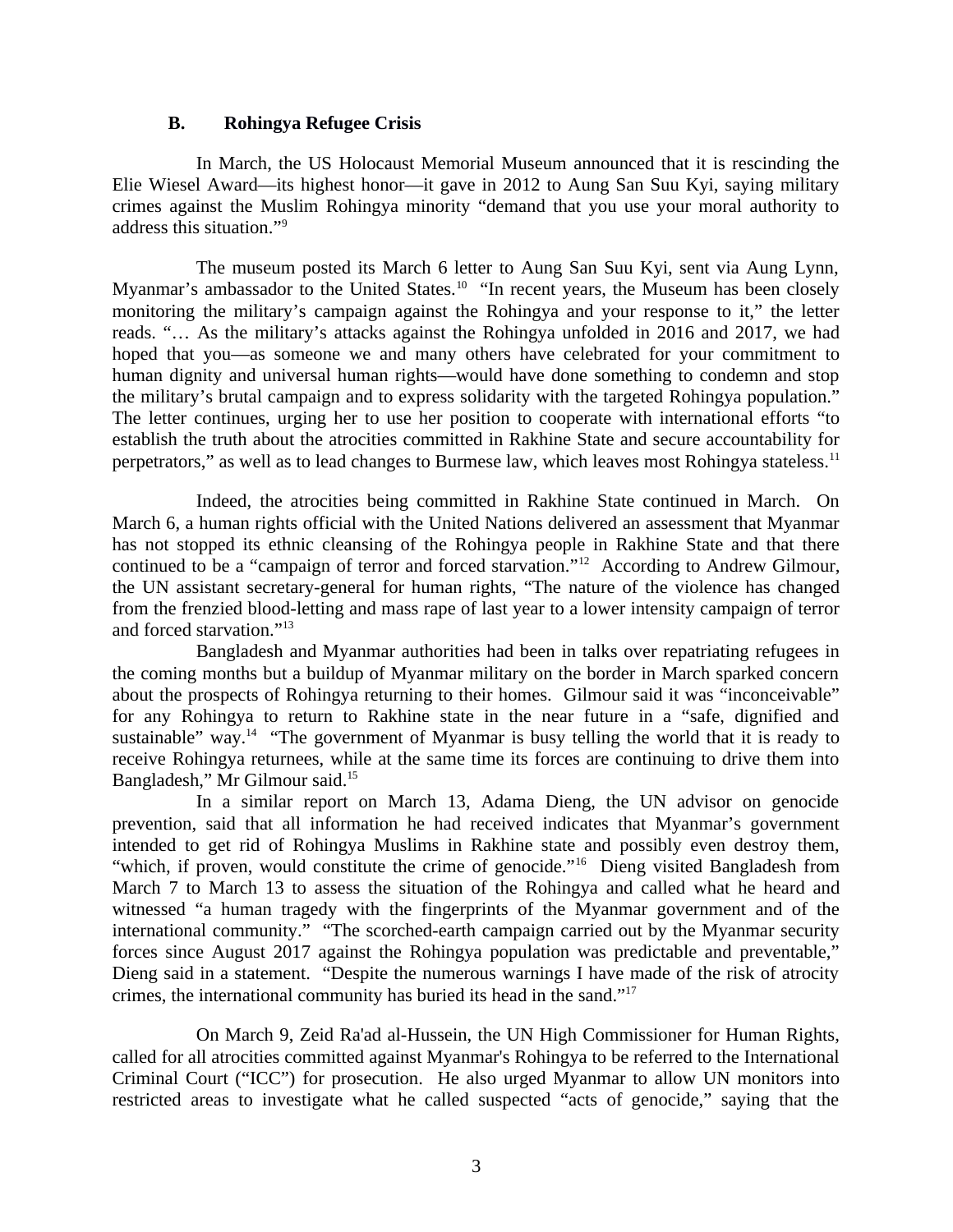country would need to "invite us in" if it wishes to disprove allegations of serious human rights violations against the Rohingya. Ro Nay San Lwin, a Rohingya activist, said the UN's announcement was "long overdue." "It is very important to prosecute Myanmar leaders at the ICC and to end this ongoing genocide," Ro Nay San Lwin said.<sup>18</sup>

Meanwhile, government officials in Myanmar continued to express callousness towards the plight of the Rohingya. Senior General Min Aung Hlaing said in a speech to military personnel and their families last week in northern Kachin State that Rohingya "do not have any characteristics or culture in common with the ethnicities of Myanmar," according to his website. The military chief also said the tensions in Rakhine were "fueled because the Bengalis demanded citizenship," using a term that Rohingya activists reject as implying they are illegal migrants from Bangladesh.<sup>19</sup>

United Nations Secretary General Antonio Guterres said in a statement that he was "shocked" at the comments made by Senior General Min Aung Hlaing and urged "all leaders in Myanmar to take a unified stance against incitement to hatred and to promote communal harmony." "The Secretary-General reiterates the importance of addressing the root causes of the violence and the responsibility of the Government of Myanmar to provide security and assistance to those in need," the statement said.<sup>20</sup>

# <span id="page-3-1"></span>**C. Corruption**

In his inauguration speech, President Win Myint vowed to crack down on corruption, among other similar familiar refrains to improve the rule of law, reform the national judicial system and uphold human rights.<sup>21</sup> Perhaps signaling the seriousness of his intent, he promised "close supervision would be imposed on departments reluctant to make changes," although time will tell whether his tough stance will be effective against various entrenched departments and officials that have resisted NLD reform efforts to date. $^{22}$ 

The need to combat corruption is evident: Myanmar's Anti-Corruption Commission ("Commission") has received nearly 1,800 complaints relating to charges of corruption in the first quarter of the year, bringing the total number of complaint letters received by the Commission since its opening last November to  $4,516.<sup>23</sup>$  Complaints range from management and administrative error to allegations of abuse and bribery, and include complaints relating to "land grab" and other judiciary issues. $24$  The Commission plans to release investigation procedures and its code of conduct next month.<sup>25</sup> It has been preparing investigation procedures since last December and has now reached its final stage, according to Commission chairman Aung Kyi.<sup>26</sup>

## <span id="page-3-0"></span>**D. International Community / Sanctions**

Despite the international community imposing sanctions on Myanmar over the last several months due to the persecution of the Rohingya community by the Myanmar military, The Guardian has uncovered that the Australian Defense Department still plans to spend almost AUSD 400,000 on English lessons, event attendances and training courses for the Myanmar military. The Australian Defense Department has resisted calls from human rights groups to suspend military cooperation with Myanmar, stating that their engagement with Myanmar is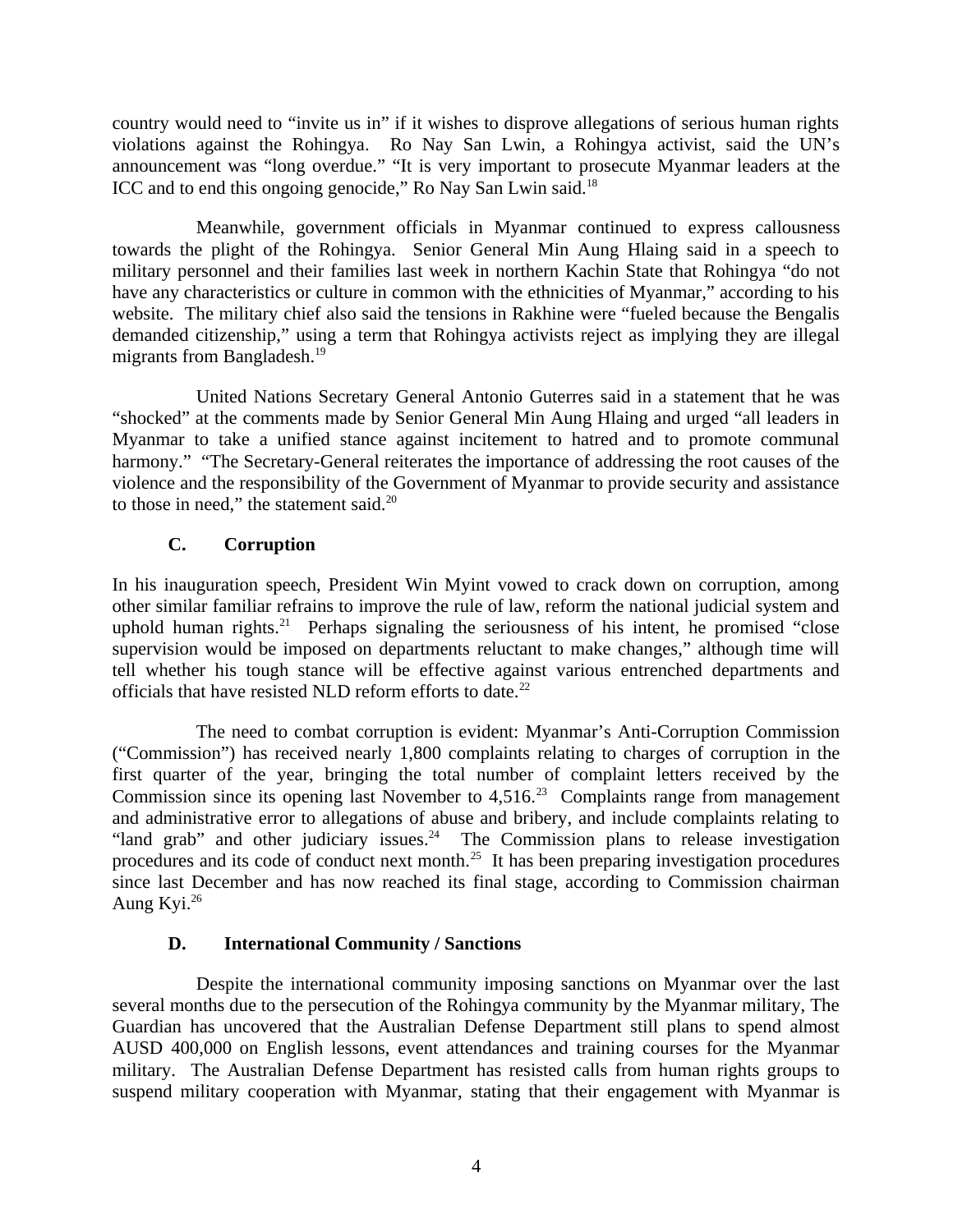limited to humanitarian and non-combat areas, and arguing that maintaining this engagement has allowed them to raise concerns directly with the Myanmar military regarding the Rakhine state. Diana Sayed, Amnesty International's crisis campaigns coordinator, said the Australian government's strategy of continued engagement cannot be justified given the extent and extremity of the Rohingya crisis.<sup>27</sup>

Aung San Suu Kyi visited Sydney in March for the ASEAN-Australia special summit. According to Australian prime minister Malcolm Turnbull, Aung San Suu Kyi personally addressed Myanmar's ongoing Rohingya crisis at a closed-door meeting of south-east Asian leaders, asking for help from ASEAN nations with humanitarian relief to improve Myanmar's capacity to recover from the conflict. Aung San Suu Kyi has spoken little publicly about the conflict. ASEAN has a declared policy of non-interference in the affairs of member states but the Malaysian prime minister, Najib Razak, has said that the ongoing persecution of Rohingya is of international concern: "Because of the suffering of Rohingya people and that of displacement around the region, the situation in Rakhine state and Myanmar can no longer be considered to be a purely domestic matter… because it has the potential of developing into a serious security threat to the region." Turnbull said the issue of the Rohingya crisis was "discussed constructively" and that Australia and ASEAN member states were ready to assist. $^{28}$ 

In the midst of renewed sanctions and focus on human rights abuses in Myanmar, the US motorcycle manufacturer Harley-Davidson opened its first authorized showroom and service center in Myanmar on March 3, in Mandalay. Mandalay has numerous motorcycle clubs and riders, and so the city has drawn the attention of motorcycle dealers. Bikers will now be able to purchase and repair Harley-Davidsons in Myanmar, rather than go to Thailand. Investment has remained low in Myanmar since the US eased sanctions in 2012, though some major American brands have launched in the country, including Coca-Cola, Gap, KFC and Pizza Hut. Scot Marciel, the US ambassador to Myanmar, stated during his remarks at the showroom opening that "business ties between the US and Myanmar are increasing. Harley-Davidson is a favorite among US bikers and opening this showroom will strengthen those ties. I hope Burmese bikers will enjoy their rides."<sup>29</sup>

UN investigators briefed the press about the humanitarian crisis in Myanmar in mid-March and labelled Facebook as a key perpetrator, enabling the amplification of ethnic tensions in the country. One UN investigator alleged that Facebook posts have been used to incite "a lot of violence and a lot of hatred against the Rohingya or other ethnic minorities" in Myanmar. Facebook's news feed chief Adam Mosseri said that Facebook has had difficulty in finding thirdparty fact checkers to partner with to curb the spread of fake news in Myanmar, admitting that what's happening on Facebook in Myanmar has been a challenge for the company, which is still figuring out how to address it.<sup>30</sup>

## **II. Civil and Political Rights**

### <span id="page-4-1"></span><span id="page-4-0"></span>**A. Freedom of Speech, Assembly and Association**

In early March, hundreds of people marched through the city of Yangon to oppose proposed legislation being debated in the Burmese parliament which activists warn would further restrict free speech.<sup>31</sup> The proposal would amend the 2011 Peaceful Assembly and Peaceful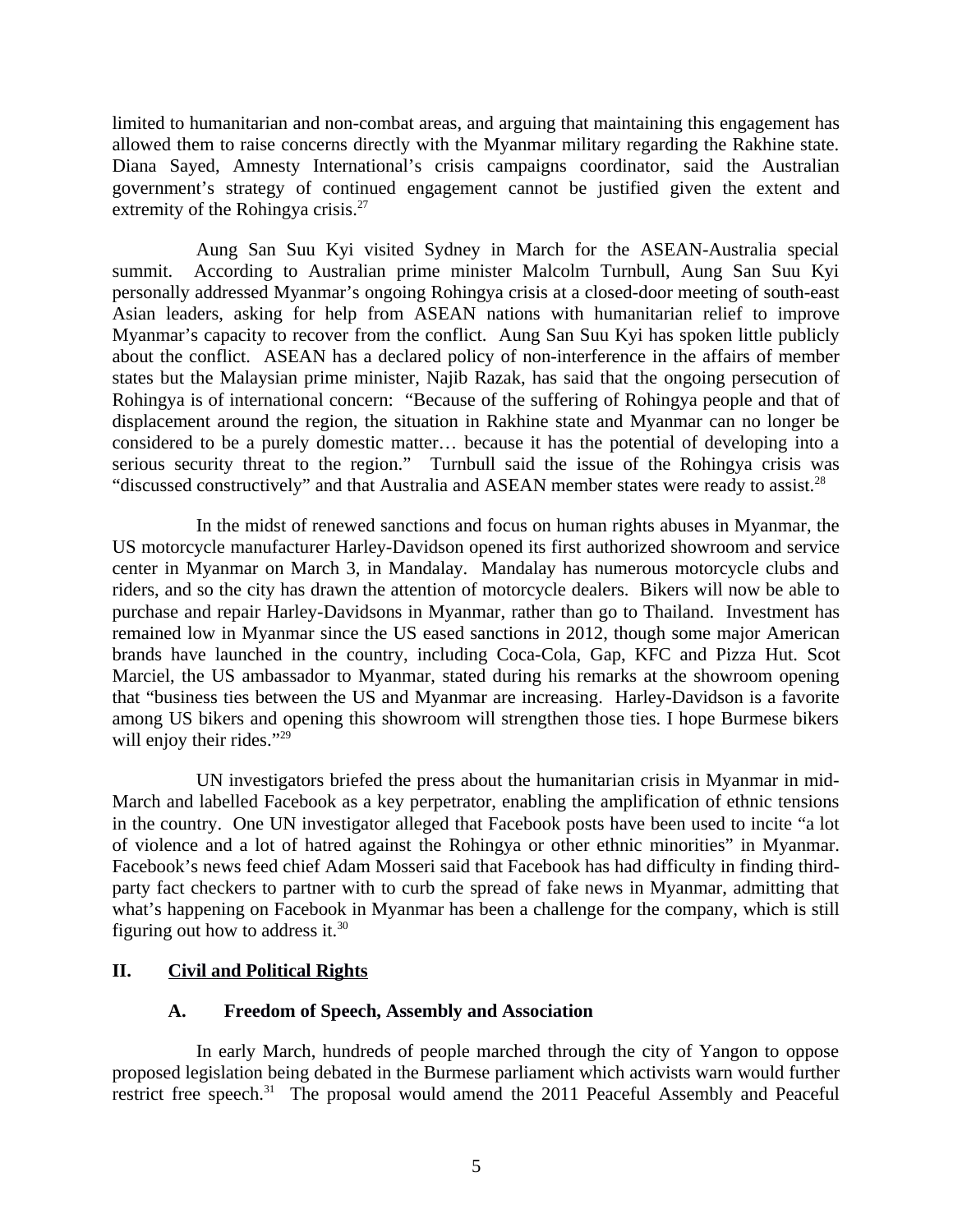Procession Law. Under the current law, public demonstrations are allowed only if organizers first obtain permission from local authorities. Those who violate the law are subject to three to six months in prison and a 30,000 kyat (US \$22) fine. When the law was first passed, it was seen as an improvement over the previous outright prohibition against street rallies and demonstrations, which had been in effect under previous military juntas. But in recent years, rights groups have called for changes to the law, which they say is routinely used to jail activists, by adding amendments to better protect rights to peaceful assembly and free expression, while abandoning criminal penalties and vague restrictions on speech contrary to international standards.

Rather than loosening limitations on public demonstrations and abandoning criminal penalties, however, the proposed amendments would further tighten restrictions on public assembly. Specifically, the proposal would impose three-year prison terms for those supporting (financially or otherwise) a demonstration that harms "security, rule of law and stability of the state, and the moral interests of the people." The amendments would also require any protest organizers to provide details of the budget and source of their funds for a demonstration.<sup>32</sup>

 "If they are trying to make it difficult to protest, the authorities that rule the country —the parliament, judiciary and government—cannot hear the true opinions of the people," said Zaw Yan, a farmers' rights activist who was one of about 500 farmers, workers and political activists who marched through the former capital's downtown in a protest against the amendment. Nearly 190 Myanmar civil society groups have signed a petition against the amendment.<sup>33</sup>

Aung San Suu Kyi's NLD party is backing the changes, which come amid rising concern that her two-year-old administration is failing to protect human rights. NLD spokesman Nyan Win declined to comment.<sup>34</sup>

### <span id="page-5-0"></span>**B. Freedom of the Press and Censorship**

Wa Lone and Kyaw Soe Oo, the two Reuters journalists who were arrested on December 12 on charges of intending to expose state secrets, appeared in court on March 21.<sup>35</sup> The preliminary hearings in March were held to decide whether the pair will face charges under the colonial-era Officials Secrets Act, which carries a maximum penalty of 14 years in prison. "They have been detained in Myanmar since December 12 simply for doing their jobs as journalists," Reuters President and Editor-in-Chief Stephen J Adler said in a statement. Diplomats from countries including the United States, Canada, Sweden and the European Union attended the court hearing. The Danish embassy, which has closely monitored the case, said the pair had spent "100 days behind bars for ensuring the public's right to information."<sup>36</sup>

Prior to their arrest, Wa Lone and Kyaw Soe Oo had been working on an investigative report on the killing of ten Rohingya Muslims who had been buried in a mass grave. The Reuters report detailed how Myanmar army troops and Buddhist villagers executed ten Rohingya men in Rakhine's Inn Dinn village on September 2, 2017 before dumping their bodies into a mass grave. Despite repeatedly denying the presence of mass graves in the state, the Myanmar army eventually issued a rare statement admitting that security forces took part in the extrajudicial killings of the ten men, labelling them "terrorists."<sup>37</sup>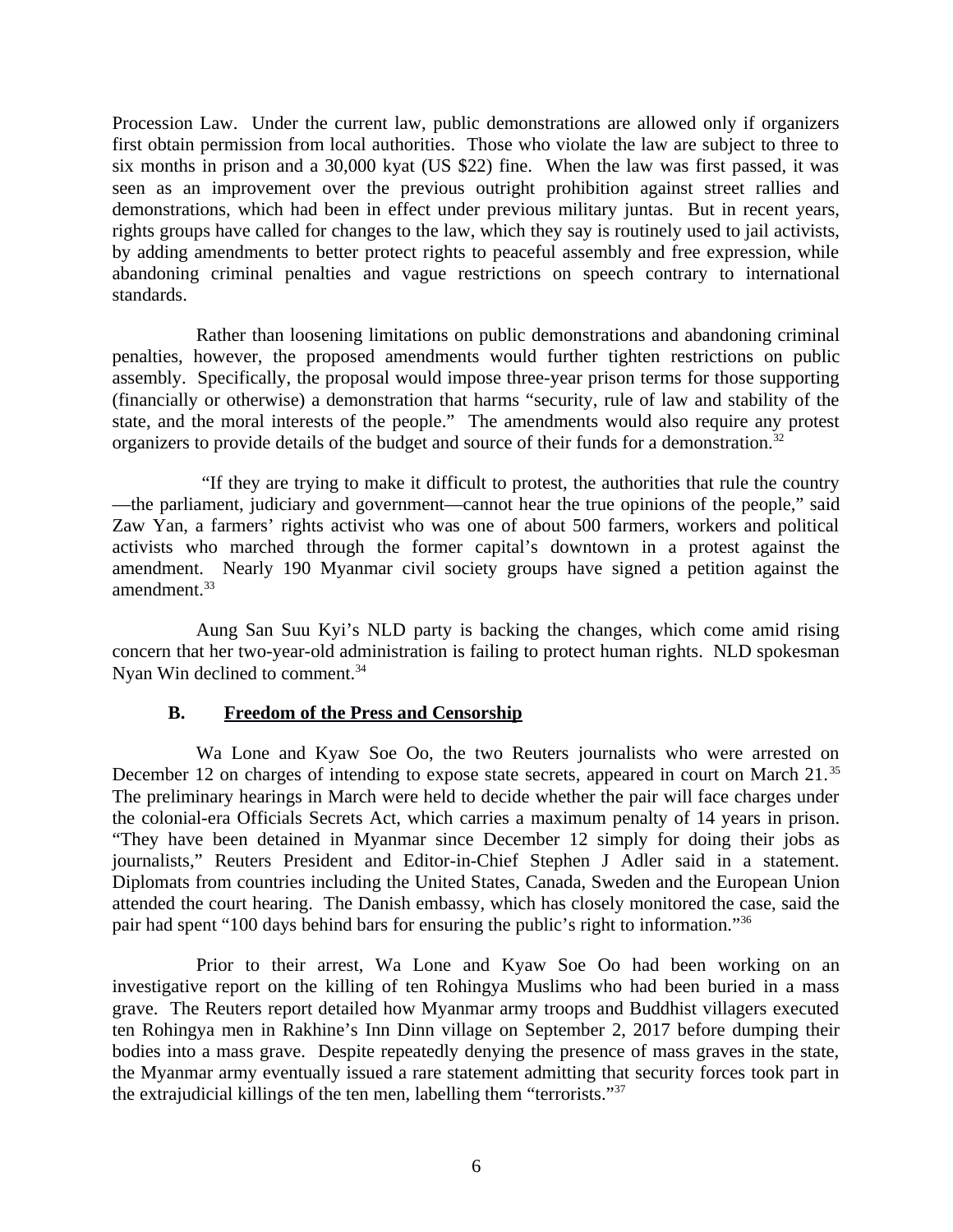In late March, it was announced that human rights lawyer Amal Clooney had joined the legal team representing Wa Lone and Kyaw Soe Oo, lending both counsel and an international spotlight to the journalists' case. Clooney, who worked at the Hague before practicing law in London, has previously taken on several high-profile international cases, including representing Yazidi victims of genocide and defending Azerbaijani investigative journalist Khadija Ismayilova against politically motivated prosecution.<sup>38</sup>

### <span id="page-6-0"></span>**C. Land Seizures**

In Yangon, plans for a "new city" development are underway. Approximately 20,000 acres west of downtown Yangon will be "transformed" into an urban industrial district.<sup>39</sup> Landowners in the area will be required to surrender their land, and can opt to receive either cash or an area the size of 20% of their current land in the new development.<sup>40</sup> Landowners that do not make an affirmative decision will receive cash.<sup>41</sup> Reportedly, many current landowners are opting to receive an area of land within the new development, which they believe will ultimately be worth more than the cash offered.<sup>42</sup> Farmers in the area are said to be happy with the compensation offer, which is fairer than what they were offered under previous iterations of the project.<sup>43</sup>

In Yangon, residents living near a high rise development are anxious about the possible unintended release of water from a 92 year old underground storage reservoir, holding approximately 20 million gallons of water.<sup>44</sup> Nearby residents have noted that if damage were to occur, "most of Yangon would suffer," both from damage caused by flooding and possible water shortages caused by loss of the underground tank that distributes water to a number of townships.<sup>45</sup> Additionally, water from the storage facility flows into a larger reservoir which distributes water to nearly one million people.<sup>46</sup> After water began to breach one of the walls of the storage reservoir in February, residents complained and, eventually, the project was suspended until the developer could show that they had an adequate plan in place to avoid catastrophe.<sup>47</sup> In addition to concerns about the reservoir bursting, residents are also concerned about the risk of a possible landslide in the wet season since previously forested land had been cleared for the development.<sup>48</sup>

In Kayin State, villagers protested against ongoing military road construction.<sup>49</sup> The new road cuts across local lands, displacing villagers. In addition to villagers displaced by the road building, many have fled due to renewed fear of fighting between government forces and the Karen National Liberation Army. Over 1,700 villagers have fled in the last couple of weeks and most are now hiding in nearby forests with insufficient food, medicine and bedding.<sup>50</sup>

In eastern Shan State, 385 acres out of a total of 1,081 acres confiscated by the Ministry of Defense have been returned to farmers.<sup>51</sup> In addition, 696 acres confiscated by the Ministry of Defense have been returned to the Shan State government.<sup>52</sup> The Chairman of the Central Committee for Scrutinizing Confiscated Farmlands made clear that it is important to his Committee that the living standards of farmers are improved and that there are adequate markets for agricultural products after the return of confiscated farmland.<sup>53</sup>

Lastly, there were large scale protests in Rakhine state against the China National Petroleum Corporation and the Myanmar Oil and Gas Enterprise for the companies' failure to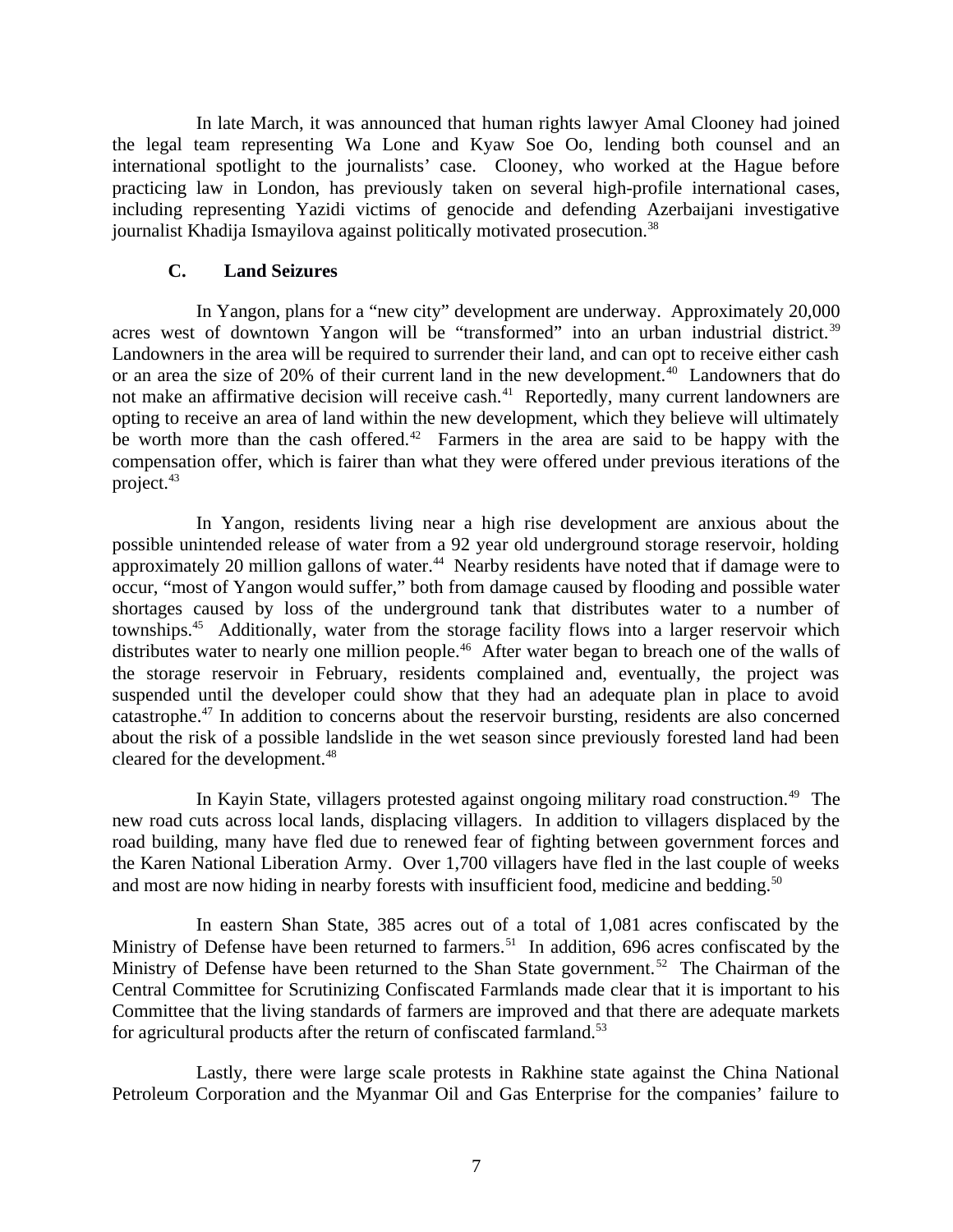give adequate compensation for farmlands damaged by pipeline construction.<sup>54</sup> The farmers are asking for both compensation and for their land to be returned to the original state. One round of compensation has been given for farmlands damaged in the pipeline construction, although the protesting farmers were not included in that distribution.

## **III. Economic Development**

## <span id="page-7-2"></span><span id="page-7-1"></span>**A. Economic Development—Legal Framework, Foreign Investment**

The Yangon Stock Exchange ("YSX") announced on March 9 that the stock trading value of Myanmar's five listed companies reached all-time low in February 2018. The February total trading value of 740 million kyats (US \$569,230) represented a sharp drop compared to the January trading value of 1.2 billion kyats (US \$923,076).<sup>55</sup>

Currently, five listed companies—First Myanmar Investment (FMI), Myanmar Thilawa SEZ Holdings (MTSH), Myanmar Citizens Bank (MCB), First Private Bank (FPB) and TMH Telecom Public Co. Ltd.—are trading on the YSX.

Observers have attributed the drop in stock trading value to decreasing share prices of listed companies and the failure to attract public interest in public investment.<sup>56</sup> Recently, the YSX introduced an online trading system to attract more investors to the country's stock market as well as to promote stock trading value.<sup>57</sup>

## <span id="page-7-0"></span>**B. Economic Development—Infrastructure, Major Projects**

The International Finance Corporation ("IFC") is extending a long-term financing facility of \$15 million for the development of a port terminal at Thilawa.<sup>58</sup> The total cost of the port is estimated to be around \$65 million. The terminal is a joint venture between Lluvia, an agricultural product processing company incorporated in Myanmar, and Kamigumi, an integrated logistics firm incorporated in Japan.<sup>59</sup> The port will be one of the first of its kind in Myanmar, due to its specialized bulk cargo handling capacity.<sup>60</sup> The port will help reduce transport and logistics costs, supplement trade and increase competitiveness of the country's supply chains.<sup>61</sup>

The Myanmar government launched a Development Assistance Policy ("DAP"), with the goal of distributing funds from international aid organizations to support initiatives in need of funding in an effective and transparent manner.<sup>62</sup> The lack of a proper policy to ensure efficient disbursement of funds has resulted in delays in approvals and high transaction costs. DAP is meant to ensure that development assistance is used to accelerate the country's development and the achievement of the country's economic goals.<sup>63</sup> Under the new policy, standard operating procedures will be implemented to streamline identification, approval and implementation of initiatives that are tied to the United Nation's Sustainable Development Goals. The government will also establish ten "sector coordination groups" to facilitate effective utilization of development assistance in designated areas such as agriculture, education, energy, healthcare, nutrition, job creation, social protection and disaster, transport, information and communications technology and the environment. $64$ 

The regional government of Yangon submitted plans to the National Planning Commission to implement regional development in the area with the help of public-private partnerships.<sup>65</sup> The regional government seeks to promote economic growth in three main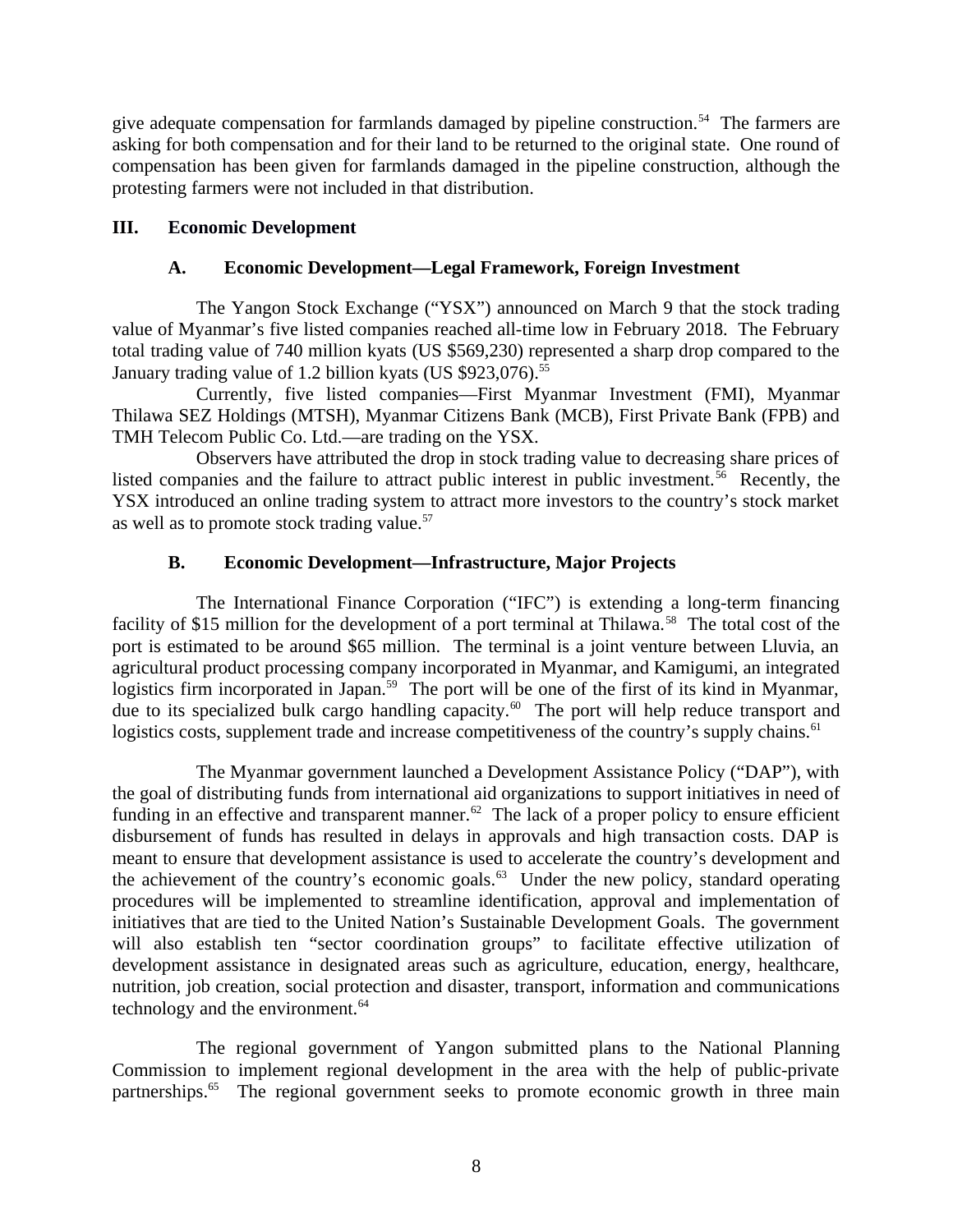sectors: agriculture, industry and services.<sup>66</sup> Overall, the plan is to support the development of industrial zones and the growth of small- and medium-sized enterprises. It plans to begin work on the project from April 2018 through September 2018, and has already conducted feasibility studies and begun contacting companies that may be interested in a public-private partnership.<sup>67</sup>

The Myanmar government has begun overhauling its national rail system, which was neglected during the decades of military rule.<sup>68</sup> Work started in late February to upgrade the railway system around Yangon. A loan from Japan will cover 70% of the costs of the \$340 million project. $69$  In addition to rebuilding the railway itself, the government is also redeveloping the Yangon Central Railway Station, which will be the main stop on the railway loop. The government has selected a Singaporean real estate group as the preferred bidder for this task.<sup>70</sup> It is expected that the project will continue to expand, and participants in the project believe that it will become the primary international investment project contributing to Myanmar's economy and will attract international investors to Yangon.

## **IV. Peace Talks and Ethnic Violence**

### <span id="page-8-1"></span><span id="page-8-0"></span>**A. Ethnic Violence**

According to community leader Naw Maithat, the bodies of two civilians last seen in the custody of Myanmar soldiers have been found in a shallow grave in Kachin State, where fighting between government forces and an ethnic armed group is ongoing.<sup>71</sup> Naw Maithat said the two ethnic Kachin men lived in a refugee camp and were taken away by soldiers on January 31 while working on a nearby farm.<sup>72</sup> Kachin state police officer Myo Thura Naung said on March 9 that they had yet to be informed about the incident.<sup>73</sup> Fortify Rights, a Southeast Asiafocused human rights group, said that the two men were last seen in custody of soldiers, both bound and one of them were badly beaten.<sup>74</sup> The two men's relatives and Fortify Rights urged the authorities to investigate the killings of these men and hold the perpetrators accountable.<sup>75</sup>

In Shan State, the latest round of fighting between troops from the Restoration Council of Shan State ("RCSS") and the Palaung State Liberation Front("PSLF") has resulted in a number of civilian casualties and has forced approximately 1,000 local residents to flee their homes.<sup>76</sup> Earlier in March, shelling from the fighting left two residents of Tawphe village dead and three injured and forced approximately 500 other villagers to flee.<sup>77</sup> The RCSS is one of the eight original signatories to the Nationwide Ceasefire Agreement ("NCA"), while the PSLF was excluded from signing the accord because of its ongoing hostilities with Myanmar's armed forces.<sup>78</sup> A PSLF spokesman claimed that the government did not stop RCSS forces from advancing their position from the south into PSLF territory after the signing of the NCA, but instead helped RCSS' movements and, in some instances, shelled the PSLF's forces with heavy artillery.<sup>79</sup> He also said that, in many cases, the Myanmar army has launched offensives against the PSLF, which were followed by RCSS attacks and that the Myanmar army was using the RCSS to weaken the PSLF's forces.<sup>80</sup>

In a March 12 speech before the United Nations Human Rights Council, the chairperson of the Independent International Fact-Finding Mission on Myanmar, Marzuki Darusman, said that the long-standing conflicts in Kachin and Shan states have recently intensified, leading to more reports of serious violations of international human rights standards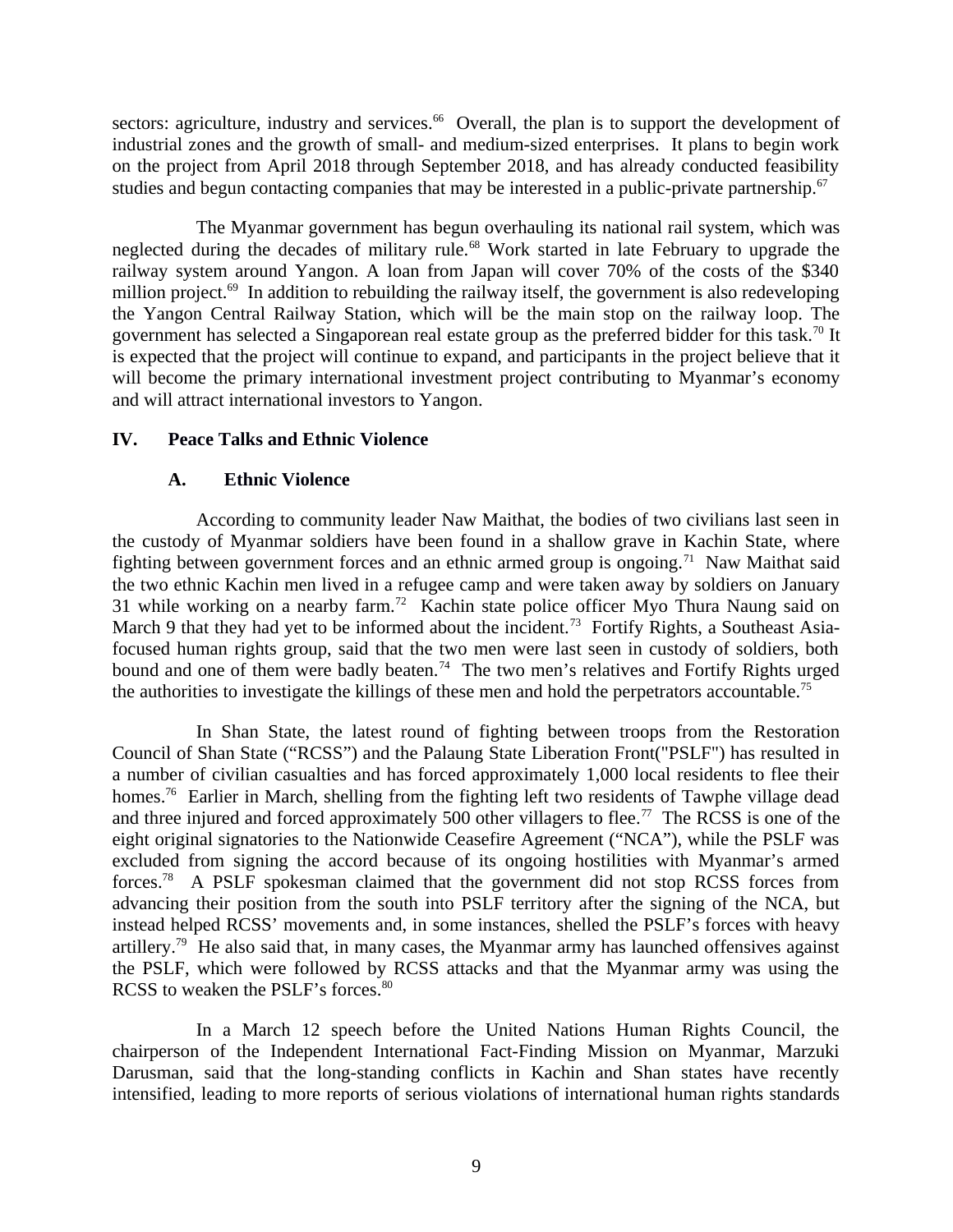and humanitarian law committed in these areas by security forces.<sup>81</sup> These violations include reports of extrajudicial killings, arbitrary deprivation of liberty, civilian disappearances, destruction of property, torture and inhumane treatment of villagers, sexual violence, forced labor, recruitment of children into armed forces, and indiscriminate attacks. $82$  Darusman also mentioned reports of human rights abuses and violations of international humanitarian law committed by ethnic armed organizations.<sup>83</sup>

Zeid Ra'ad al-Hussein, the UN High Commissioner for Human Rights, also briefly mentioned the violence against civilians in Kachin and Shan state in his remarks before the Human Rights Council, saying that civilian casualties continue to be reported as a result of attacks by the security forces.<sup>84</sup>

## <span id="page-9-0"></span>**B. Peace Talks**

The government and the Karenni National Progressive Party ("KNPP") held another round of talks on March 7 to discuss the NCA.<sup>85</sup> The KNPP said it would also seek to discuss the implementation of bilateral agreements on matters relating to the establishment of liaison offices, ongoing monitoring of the joint ceasefire, and the deployment of troops. The KNPP said its decision to sign or not sign the NCA would depend on the outcome of the military's investigation of the killing of KNPP members in December 2017, allegedly by government troops.<sup>86</sup>

The United Wa State Party ("UWSP") denied claims that it plans to sign the NCA and accused a member of the government Peace Commission of attempting to mislead the public.<sup>87</sup> The UWSP said the statement by Aung Soe, a member of the Peace Commission, was "specious and we suspect it was made to deliberately confuse the public. This was very irresponsible and confuses fact and fiction. It has caused unnecessary disruption to the peace process in Myanmar, which already has problems." The UWSP has said that it would only sign the NCA if the government and military amended parts of the NCA that specifically apply to its region.

The New Mon State Party ("NMSP") cancelled local political dialogue meetings for ethnic Mon because the Tatmadaw refused to allow more than 30 people to join the events. The five meetings were intended to host an estimated 200 people across Mon State on March 10 in preparation for the 21<sup>st</sup> Century Panglong Union Peace Conferenced scheduled for May.<sup>88</sup> The NMSP planned to hold a national-level dialogue from April 6 through April 9 in Mon State's Ye Township, but the discussion was delayed due to the same Tatmadaw restrictions on the number of participants.<sup>89</sup> The national-level political dialogue is a mandatory requirement under the NCA, and the issue has been submitted to the Union Peace Dialogue Joint Committee for resolution.

Rakhine leaders from the Arakan Liberation party ("ALP"), the Arakan National party ("ANP") and civil society groups dissolved their working committee on national-level political dialogue after the government refused to allow it to hold public consultations due to ongoing conflict with Rohingya militants in the state.<sup>90</sup> The ALP is a signatory to the NCA. Under the NCA, the ALP has the right to hold a national-level political dialogue. It planned to hold public meetings before opening the political dialogue in the region.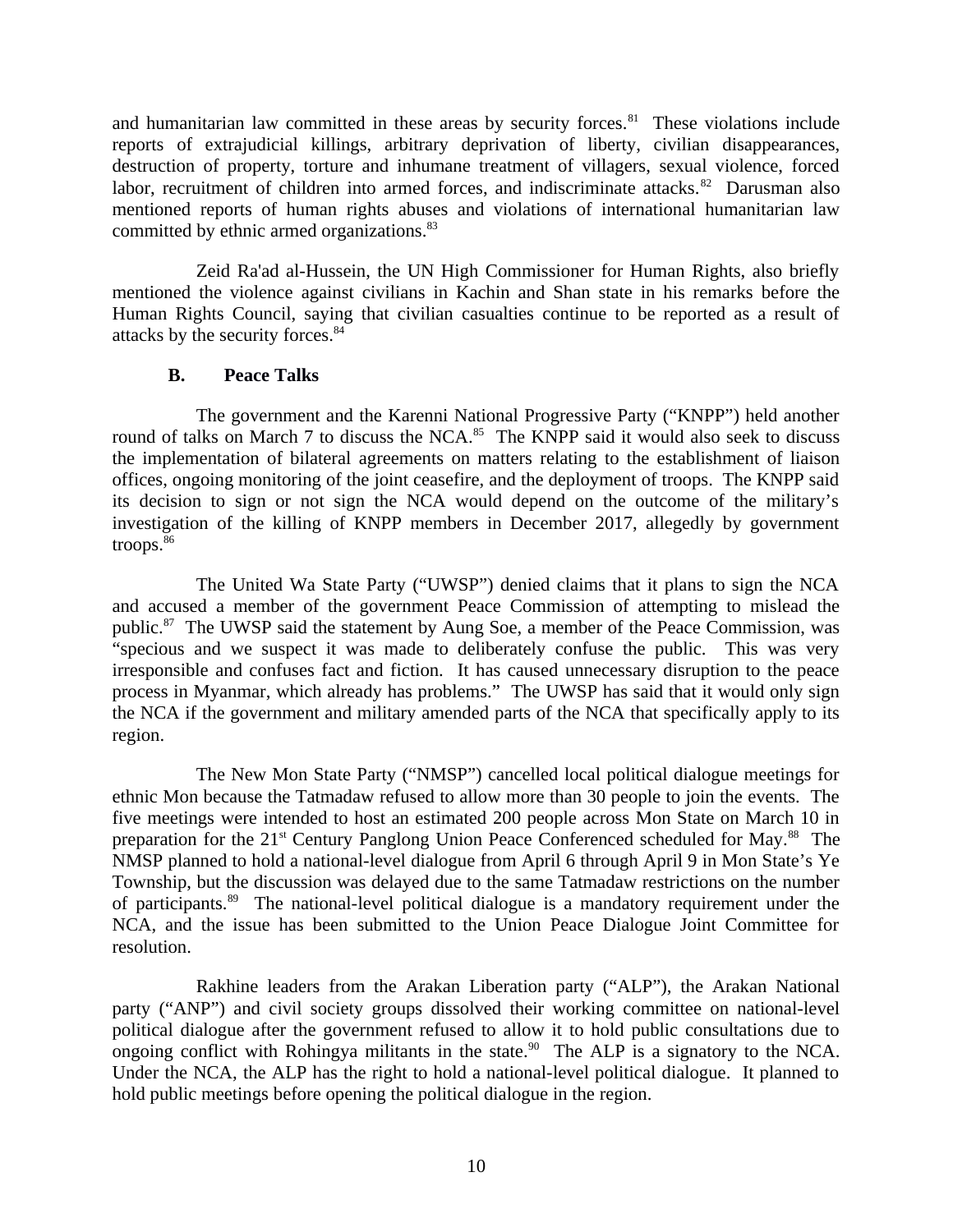The Federal Political Negotiation and Consultative Committee ("FPNCC"), a northeastern-based ethnic alliance, said in a statement that it seeks further support from China in Myanmar's peace process.<sup>91</sup> The FPNCC requested China's assistance to ensure security during the peace process and reiterated that it would attend the 21<sup>st</sup> Century Panglong Conference if the bloc is officially invited to do so. $92$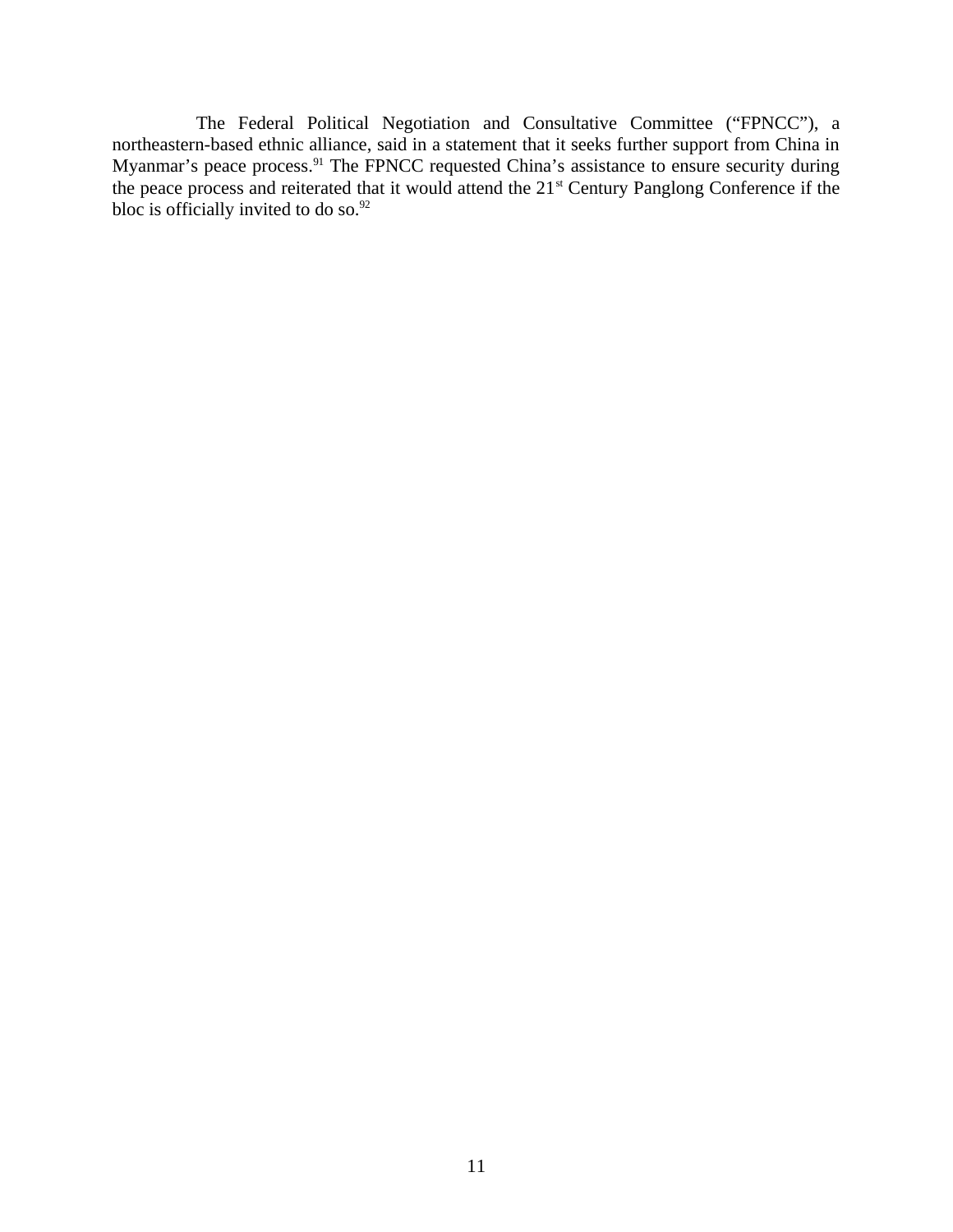| $\,1\,$          | The Guardian, March 21, 2018: https://www.theguardian.com/world/2018/mar/21/myanmar-president-aung-san-suu-kvi-                                                                   |
|------------------|-----------------------------------------------------------------------------------------------------------------------------------------------------------------------------------|
|                  | confidante-resigns-htin-kyaw.                                                                                                                                                     |
| $\,2$            | Id.                                                                                                                                                                               |
| 3                | Id.                                                                                                                                                                               |
| $\sqrt{4}$       | The New York Times, March 28, 2018: https://www.nytimes.com/2018/03/28/world/asia/myanmar-president-u-win-                                                                        |
|                  | myint.html.                                                                                                                                                                       |
| 5                | Id.                                                                                                                                                                               |
| 6                | Id.                                                                                                                                                                               |
| $\boldsymbol{7}$ | Id.                                                                                                                                                                               |
| 8                | Id.                                                                                                                                                                               |
| $\boldsymbol{9}$ | The Washington Post, March 7, 2018: https://www.washingtonpost.com/news/acts-of-faith/wp/2018/03/07/holocaust-<br>museum-rescinds-elie-weisel-award-to-nobel-winner-san-suu-kvi/. |
| 10               | Id.                                                                                                                                                                               |
| 11               | Id.                                                                                                                                                                               |
| 12               | BBC News, March 6, 2018: http://www.bbc.com/news/world-asia-43298382.                                                                                                             |
| 13               | Id.                                                                                                                                                                               |
| 14               | Id.                                                                                                                                                                               |
| 15               | Id.                                                                                                                                                                               |
| 16               | The Los Angeles Times, March 13, 2018: http://www.latimes.com/world/la-fg-myanmar-rohingyas-20180313-story.html.                                                                  |
| 17               | Id.                                                                                                                                                                               |
| 18               | Id.                                                                                                                                                                               |
| 19               | Reuters, March 27, 2018: https://www.reuters.com/article/us-myanmar-rohingya-un/u-n-chief-shocked-by-top-myanmar-<br>generals-comments-on-rohingya-idUSKBN1H31VK.                 |
| 20               | Id.                                                                                                                                                                               |
| 21               | The Irrawaddy, March 30, 2018: https://www.irrawaddy.com/news/burma/new-president-vows-bring-democracy-human-rights-<br>myanmar.html.                                             |
| 22               | Id.                                                                                                                                                                               |
| 23               | Xinhua News, April 1, 2018: http://www.xinhuanet.com/english/2018-04/01/c 137080423.htm.                                                                                          |
| 24               | Id.                                                                                                                                                                               |
| 25               | Eleven Myanmar, March 24, 2018: http://www.elevenmyanmar.com/local/13628.                                                                                                         |
| 26               | Id.                                                                                                                                                                               |
| 27               | The Guardian, March 5, 2018, https://www.theguardian.com/australia-news/2018/mar/06/australia-to-train-myanmar-                                                                   |
|                  | military-despite-ethnic-cleansing-accusations                                                                                                                                     |
| 28               | The Guardian, March 18, 2018, https://www.theguardian.com/world/2018/mar/18/aung-san-suu-kyi-asks-australia-and-<br>asean-for-help-with-rohingya-crisis                           |
| 29               | Irrawaddy, March 5, 2018, https://www.irrawaddy.com/news/burma/harley-davidson-opens-showroom-mandalay.html                                                                       |
| 30               | Slate, March 19, 2018, https://slate.com/technology/2018/03/facebook-is-amplifying-ethnic-violence-in-myanmar-should-<br>it-leave.html                                            |
| 31               | Reuters, March 5, 2018: https://www.reuters.com/article/us-myanmar-protest/protests-as-myanmar-parliament-debates-new-                                                            |
|                  | curbs-on-demonstrations-idUSKBN1GH1Q5.                                                                                                                                            |
| $32\,$           | Id.                                                                                                                                                                               |
| 33               | Id.                                                                                                                                                                               |
| 34               | Id.                                                                                                                                                                               |
| 35               | Asian Correspondent, March 21, 2018: https://asiancorrespondent.com/2018/03/100-days-locked-up-reuters-reporters-                                                                 |
|                  | appear-in-burma-court-for-11th-time/#OpWAbP04WUfSJR5g.97.                                                                                                                         |
| 36               | Id.                                                                                                                                                                               |
| 37               | Id.                                                                                                                                                                               |
| 38               | Time, March 30, 2018: http://time.com/5221820/amal-clooney-reuters-myanmar/.                                                                                                      |
| 39               | Frontier Myanmar, March 29, 2018: https://frontiermyanmar.net/en/new-life-for-yangons-new-city                                                                                    |
| 40               | Id.                                                                                                                                                                               |
| 41               | Id.                                                                                                                                                                               |
| 42               | Id.                                                                                                                                                                               |
| 43               | Id.                                                                                                                                                                               |
| 44               | The Irrawaddy, April 2, 2018: https://www.irrawaddy.com/news/burma/construction-project-strikes-fear-residents-living-                                                            |
|                  | old-reservoir.html                                                                                                                                                                |
| 45               | Id.                                                                                                                                                                               |
| 46               | Id.                                                                                                                                                                               |
| 47               | Id.                                                                                                                                                                               |
| 48               | Id.                                                                                                                                                                               |
| 49               | Myanmar Times, March 22, 2018: https://www.mmtimes.com/news/hpapun-residents-call-end-military-road-                                                                              |
| 50               | construction.html<br>Id.                                                                                                                                                          |
| 51               | Mizzima, March 16, 2018: http://www.mizzima.com/news-domestic/confiscated-land-returned-farmers                                                                                   |
| 52               | Id.                                                                                                                                                                               |
| 53               | Id.                                                                                                                                                                               |
| 54               |                                                                                                                                                                                   |
|                  |                                                                                                                                                                                   |
|                  | BNI Multimedia Group, March 23, 2018: https://www.bnionline.net/en/news/around-1000-farmers-protest-against-cnpc-                                                                 |
| 55               | ann-failing-give-compensation<br>Xinhua Net, March 9, 2018: http://www.xinhuanet.com/english/2018-03/09/c 137027027.htm.                                                          |
| 56               | Id.<br>$^{57}$ $\,$ Id.                                                                                                                                                           |